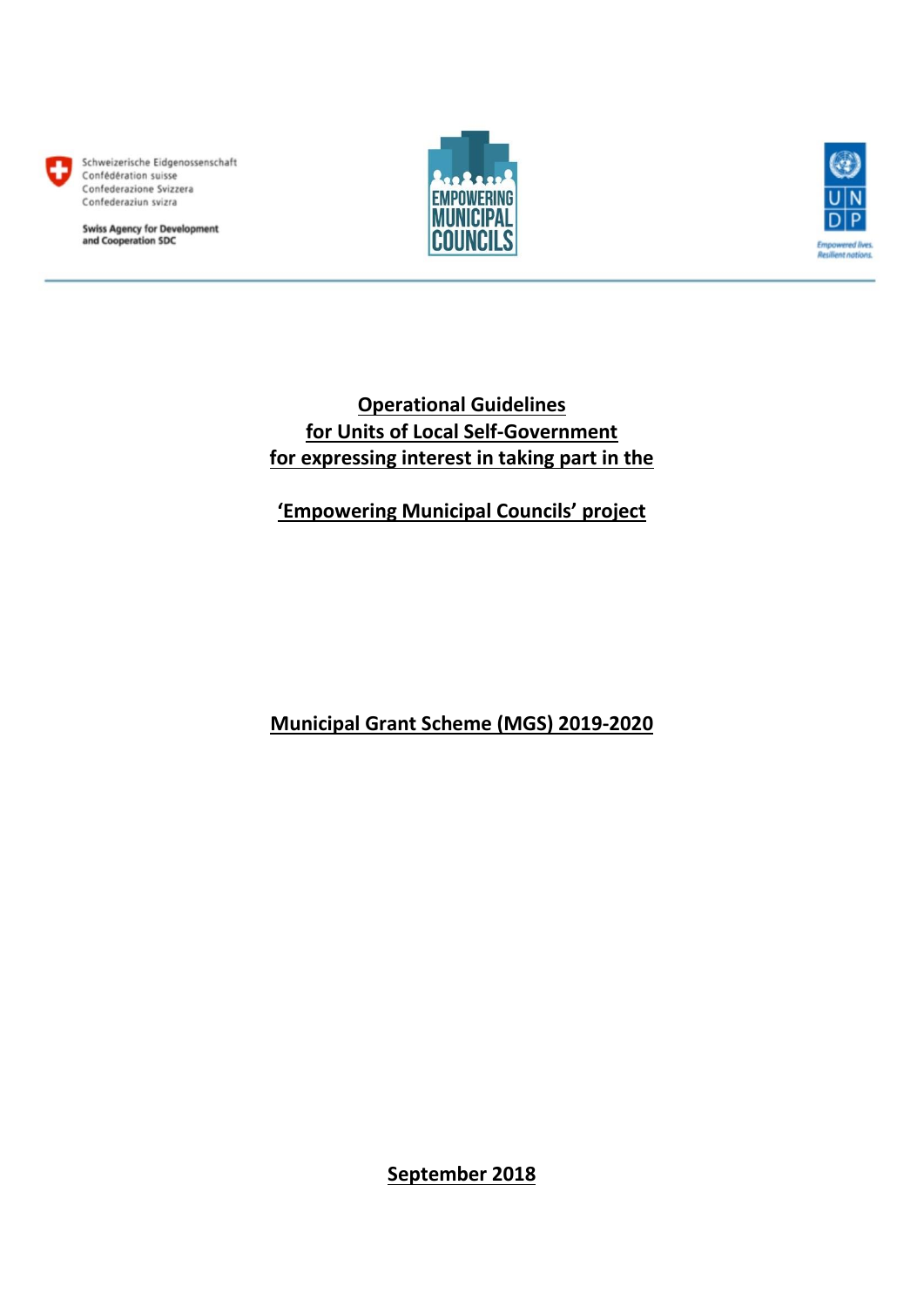## **CONTENTS**

#### Introduction

- 1. What is the main objective of the project?
- 2. Who can express interest in taking part in the project?
	- 2.1. Who cannot express interest in taking part in the project?
	- 2.2. Other issues related to the admittance of applications
- 3. What is the duration of the project?
- 4. What is the timeframe for implementing the planned activities?
- 5. What are the financial and non-financial benefits for the participants in the project?
- 6. Co-financing by the municipalities
- 7. Expenditures not covered by the project
- 8. Where to submit the application and deadline for submission
- 9. Evaluation of applications and selection of municipalities
- 10. How is the procedure for evaluation and selection organized?
- 11. Evaluation criteria
	- 11.1. Eligibility Criteria
	- 11.2. Selection criteria
	- 11.3. Additional criteria
- 12. Concluding the contracts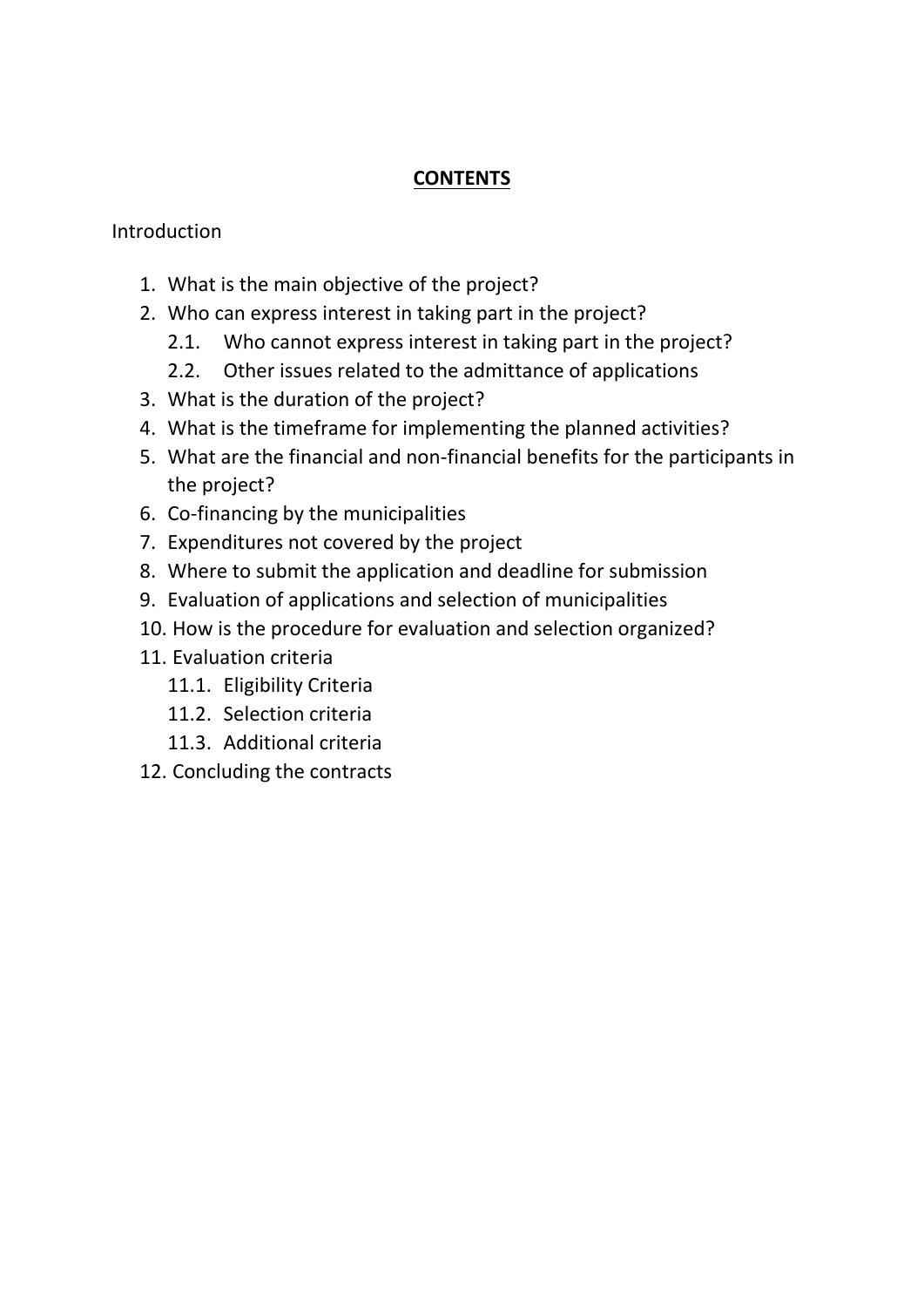#### **Introduction**

The initial research and analyses carried out by UNDP and other international organizations through different methods of research have shown that the status, work and efficiency of municipal councils do not meet legal and practical expectations. Namely, the elected members of municipal councils do not possess the previous knowledge and readiness necessary to deal with the tasks and the challenges that are ahead of them.

On the other hand, municipal councillors, though elected in direct elections so as to represent the citizens and their interests, very rarely interact directly with their speakers, whereas contacts and liaising with councillors from other municipalities as a means of communication and mutual support is almost non-existent.

At the same time, planning and budgeting is usually done by the municipal administration, with advisers largely in the role of observers. Hence, the priorities for spending municipal funds are not subject to active involvement and oversight of the public. We can conclude that municipal councils are part of a larger social picture in which government institutions at all levels fail to fulfil their obligations to promote equal opportunities for women and men and to foster cohesion in a diverse and multi-ethnic society. Quotas for electoral lists have contributed to the representation of women in local councils to approximately one third of all membership, but the issues of the equality of men and women are still rarely observed in the debates of the councils or the decisions on the allocation of municipal spending. Little advice is given to in the female presidents the country, while executive functions are mostly filled by men. Decisions on spending municipal funds are often carried without taking into account the specific needs of the different ethnic communities.

In order to overcome the above deficiencies, the United Nations Development Program (UNDP) with the financial assistance and support of the Swiss Agency for Development and Cooperation (SDC) is implementing the project "Empowering municipal councils".

The goal of the project is to revive municipal councils and strengthen their role in the local power triangle by providing new knowledge for the members of municipal councils, supporting through networking of councillors from all municipalities in the Republic of Macedonia and wider, as well as by facilitating communication between the community and councils as a way of improving the transparency and accountability of the local government.

In order to achieve the expected results of the project, activities will be implemented in three separate components:

**Component 1** – Empowering councils by developing the capacities of the members of the Municipal Council based on traditional and innovative methodologies;

**Component 2** - Empowering councils of municipalities through financial support (small grants) for priority activities of municipalities selected on the basis of public consultations; and

**Component 3** – Empowering councils through networking, codification, institutionalization and sustainability.

For the duration of the project 2016-2020, a total of 24 municipalities will be directly involved in its implementation. Since August 2016, the project worked with six pilot municipalities<sup>1</sup> that were selected as part of the preparatory phase of the project in 2015. The six pilot municipalities were selected through the creation of a sample of different types of municipalities and include urban and rural municipalities, different numbers of population, municipalities from different regions,

**.** 

<sup>&</sup>lt;sup>1</sup> Strumica, Valandovo, Sveti Nikole, Chair, Veles and Ohrid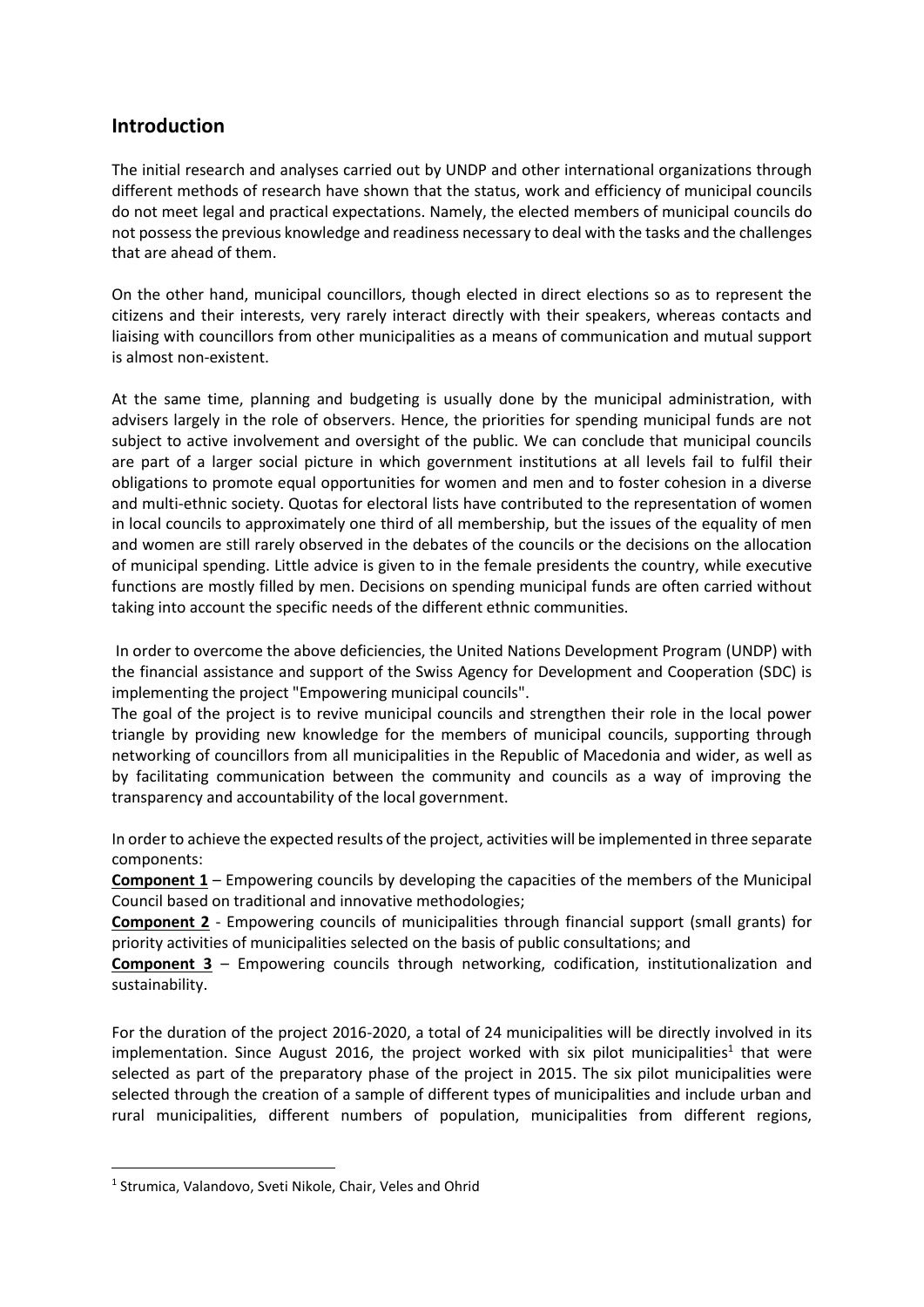municipalities governed by the position and the opposition, municipalities with negative audit reports, municipalities with blocked accounts, etc.

Through this call for expressing interest in taking part in the "Empowering municipal councils" project additional 9 municipalities will be selected to be included in the project as of January 2019.

The remaining 9 municipalities will be selected with a similar call for expressions of interest for participation in the project that will be published in the second half of 2019.

These operational guidelines lay down the essential procedures and criteria for selection and participation in the UNDP project "Empowering Municipal Councils".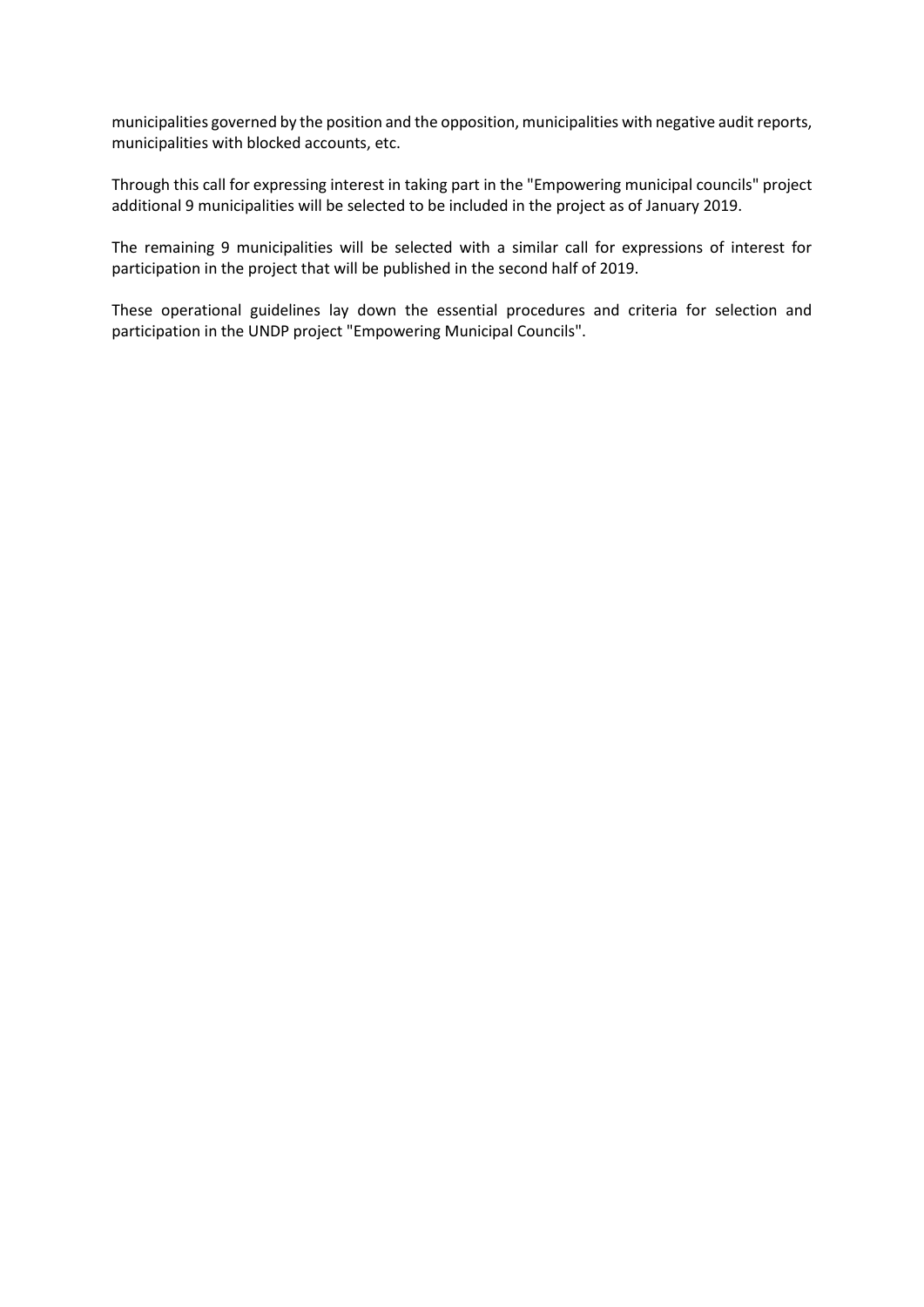# **1. What is the main objective of the project?**

The main objective of the project **"Strengthening municipal councils"** is to provide support to municipal councils to be more effective and autonomous bodies, to better deal with the influence of the executive, to appropriately fulfil their constitutionally assigned roles of legislation, oversight and advocacy. As a result, these efforts will increase the transparency and accountability of the Mayor towards the Council and of the municipality towards the citizens, and will improve the living conditions in the local community through successful implementation of the priority community projects.

## **2. Who can express interest in participating in the project?**

**All units of the local self-government in the Republic of Macedonia** may express interest at this call, except the municipalities that are currently participating in the project.

# **2.1. Who cannot express interest in taking part in the project?**

Legal and natural persons who do not have the status of a unit of local self-government cannot express interest on this call.

# **2.2. Other issues related to the acceptability of applications**

One municipality may submit only **one application.** Only the selected municipalities will sign a Memorandum of Understanding and a contract with the UNDP office.

In addition to the application, a Letter of Commitment (annex 1 of the application) is attached, signed and stamped by the president of the municipal council and by the mayor, whereby the municipalities pledge, among other things, to respect the project objectives as well as the principles of transparency, accountability and accountability in the implementation the project.

### **3. Duration of the project**

The activities with the new nine selected municipalities will take **18 months**, and their implementation is planned to start in January 2019 and end in June 2020.

### **4. What is the timeframe for implementing the planned activities?**

The individual activities with the selected municipalities will be realized in **two phases**, as follows:

- in **the first phase** (in the period **January - December 2019**), the foreseen activities for strengthening the capacities of the members of the councils of the local self-government units will be implemented through realization of the Program for capacity development, networking of the councillors and selection of priority projects of the community through participatory approach (community forums),

- in the **second phase** (in the period **January - June 2020**), the priority projects of the community selected through a participatory approach will be realized.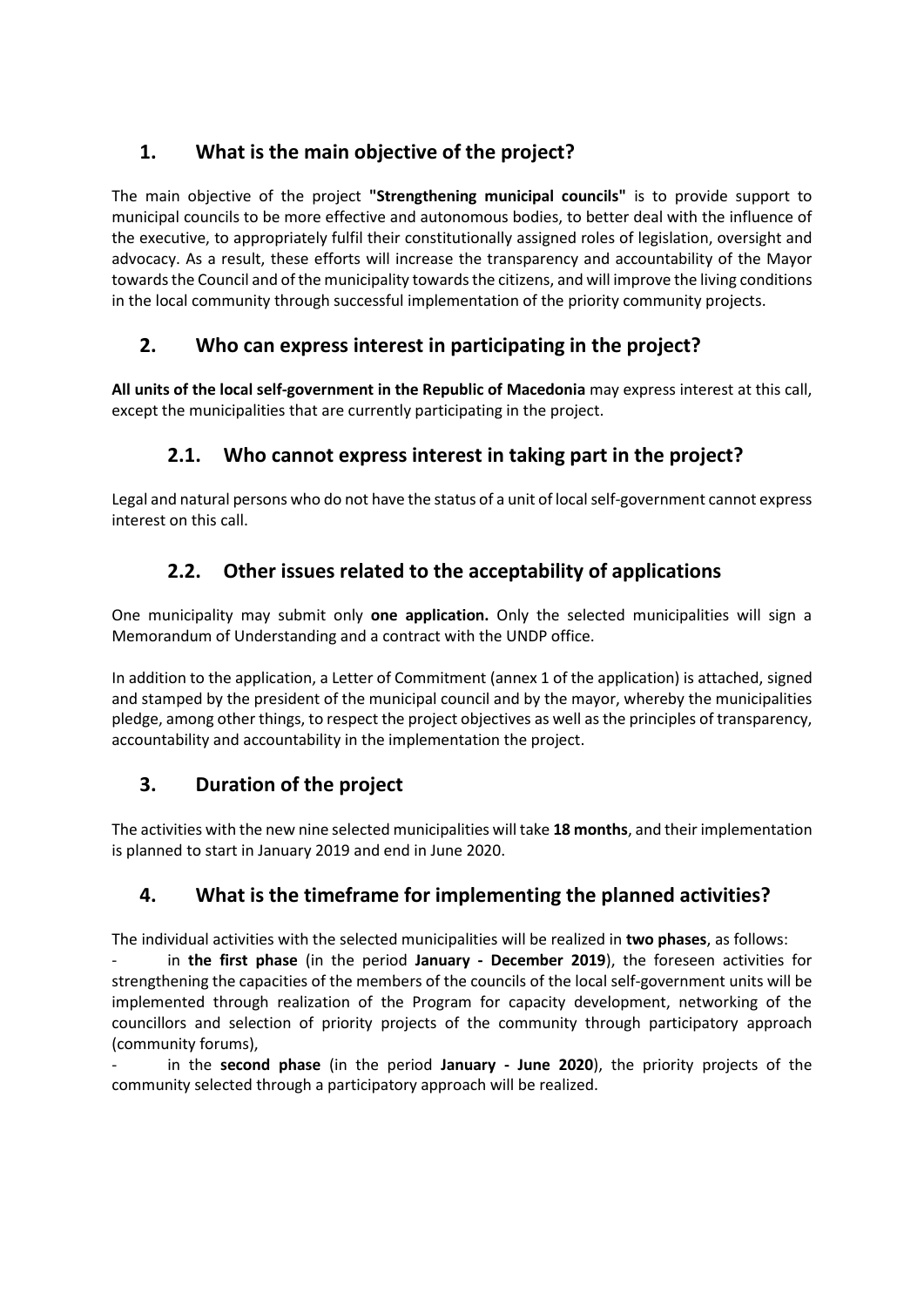# **5. Benefits from participation in the project**

Municipalities that will be selected to take part in the project will acquire certain non-financial and financial benefits.

Within the non-financial benefits, the members of the Councils of the selected municipalities will gain the opportunity to participate in trainings, networking advisors, seminars and conferences and study visits. At the same time, councils and municipalities will have the opportunity to participate in activities so as to enhance transparency, accountability and civic participation. The above-mentioned benefits will help the advisers to strengthen their capacities for more successful performance of their competencies.

Within the financial benefits, municipalities will receive funds in the total amount of **62 000 USD**, or more precisely:

- USD 12,000 for the introduction of at least one innovative citizen participation initiative, and
- USD 50,000 for realization of 1 to 3 priority community projects selected through participatory approach - using the methodology for organizing Community Forums.

## **6. Co-financing by the municipalities**

Co-financing by the municipalities for participation in the project is not required. At the same time, partial financing of priority municipal projects will not be accepted. All efforts will be made to ensure that the municipal financial support is coordinated with existing municipal investment plans and parallel municipal initiatives that support social protection and similar goals.

The precondition and unique financial implication for municipalities to participate in the project is to cover the cost of engaging a licensed moderator of community forums and budget forums.

### **7. Expenditures not covered by the project**

The costs listed below shall not be covered by funds obtained by the selected municipalities for participation in the project:

- VAT charges
- Salaries for civil servants and municipal employees
- Personal income tax for persons who are engaged in the implementation of project activities

#### **8. Where to submit the application and deadline for submission**

Municipalities that will express interest to participate in this project should submit a complete dossier in accordance with the Operational Guidelines and the requirements contained in the Application. The application is filled in and submitted in English. One original and two copies of the complete application dossier (with annexes) in English, an electronic version of the Application form on USB, and one copy of the Application in Macedonian language (i.e. in the official languages of the municipality-applicant) must be submitted to the following address: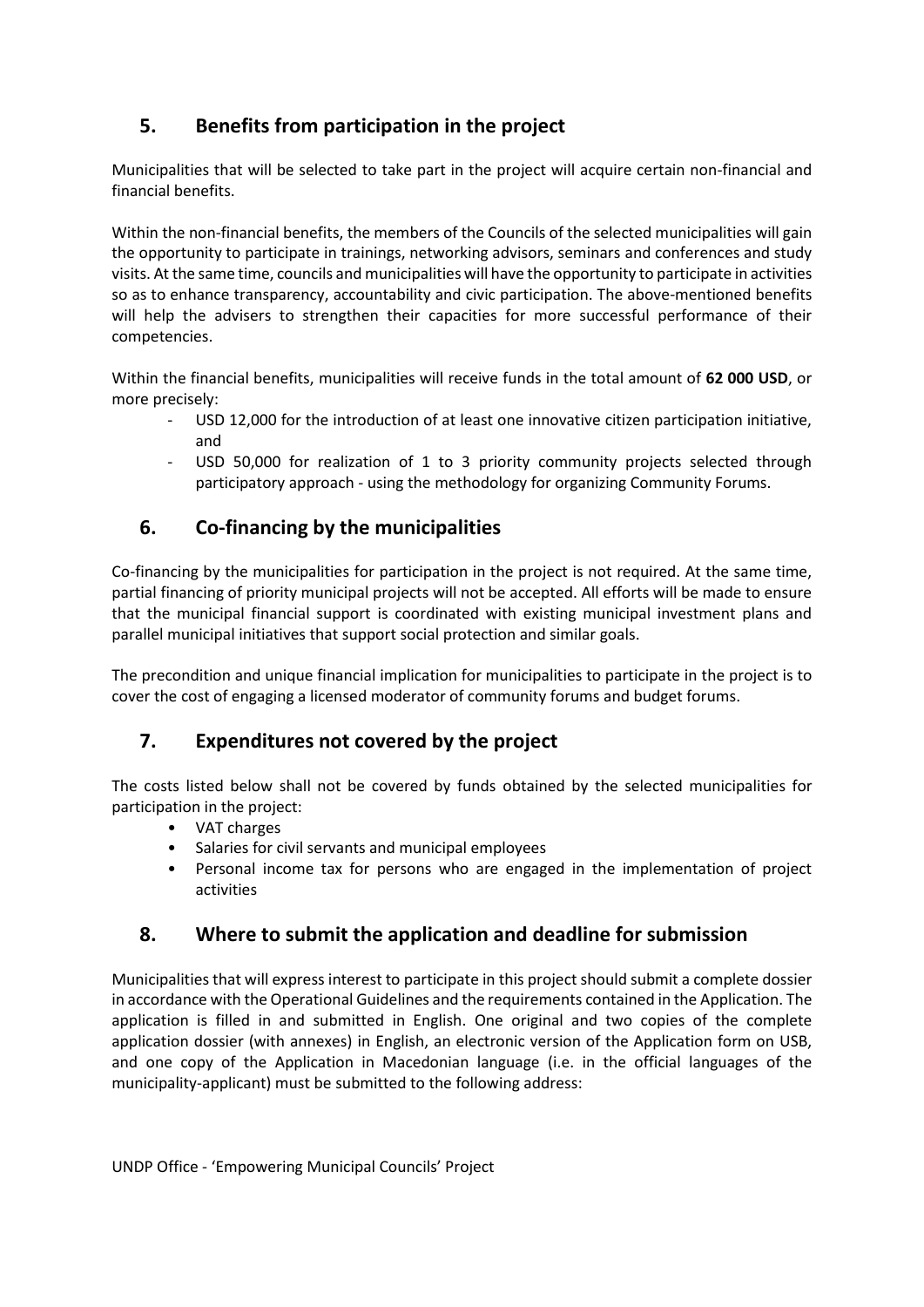Jordan Hadzi Konstantinov - Dzhinot Str., no. 23, Skopje

Contact person: Lejla Nebiu Sulejmani, tel. 071 393 628 and Vencislava Lazarevska, tel. 070 477 516.

In order for the applications to pass the evaluation for admittance, they must be delivered by hand, by post, or by courier at the above address, no later than by**14:00 hours on 12 October 2018.**

#### **IMPORTANT:**

**Please write on the envelope:** *"Application form for expressing interest in participating in the project" Strengthening Municipal Councils" by \_\_\_\_\_\_\_\_\_\_\_\_\_\_\_\_ (state the name of the local selfgovernment unit). Applications sent by fax or by e-mail shall not be admitted. No application shall be admitted after the deadline.*

#### **9. Evaluation of applications and selection of municipalities**

Evaluation and selection of the new 9 municipalities that will take part in the project in the period 2019-2020 will be carried out by an evaluation and selection team comprised of representatives of UNDP and SDC. The list of selected municipalities will be reviewed and confirmed by the Advisory Project Board of the project involving representatives of the Ministry of Local Self-Government (MLSG), the Ministry of Finance (MoF), the Association of Local Self-Government Units (ZELS) and the SDC.

Proposals shall be evaluated in **two phases**:

- **Pre-selection phase:** This is the first phase of the evaluation process. It consists of checking the received applications for fulfilling the requirements, based on the list of criteria for fulfilling the requirements (see 11.1).
- **Selection phase:** Applications that will pass the pre-selection phase continue to be checked against the selection criteria based on the evaluation table (see 11.2). The evaluation team evaluates the applications by giving points on certain questions, i.e. selection criteria.

#### **10. How is the procedure for evaluation and selection organized?**

- UNDP records all incoming applications.
- Members of the Evaluation and Selection Team sign a letter of impartiality before starting the evaluation and selection process.
- The evaluation and selection team of the municipalities is responsible for evaluating the applications in terms of administrative acceptability (fulfilment of the requirements) and for evaluating the technical quality of the applications.
- The evaluation and selection team of the municipalities evaluates each application on the basis of the eligibility criteria and the selection criteria, keeps Minutes and makes recommendations and decisions in the form of Evaluation Report.
- The evaluation report is submitted to the Advisory Project Board of the project for review and confirmation.
- The Evaluation and Selection Team has the right to meet with the proposed municipalities for selection for review and confirmation of the data specified in the application.
- UNDP notifies all applicants in writing of the results of the evaluation and selection process.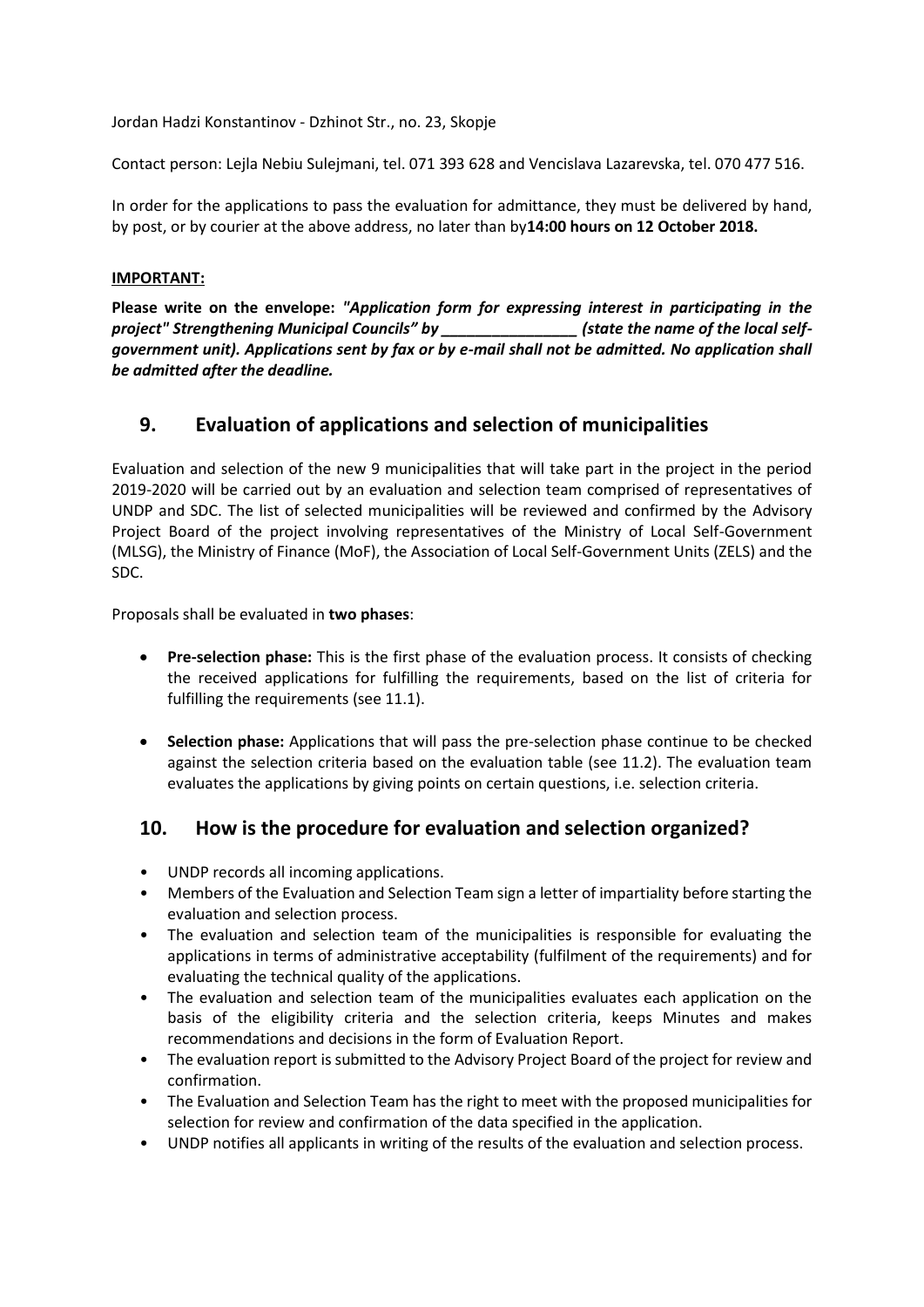## **11. Evaluation criteria**

The Evaluation Team reviews all received applications in accordance with the criteria described below. Proposals shall be evaluated in two phases:

- Eligibility Criteria, and
- Selection criteria

## **11.1 Eligibility Criteria**

- 1. Does the applicant have the status of a unit of local self-government?
- 2. Is the application accompanied by a Letter of Commitment (annex to the application) signed and stamped by the President of the Municipal Council and the Mayor?
- 3. Does the municipality expressing interest in participating in the project accept to cover the cost for engaging a licensed moderator for the community forums and budget forums?
- 4. Does the municipality expressing interest in participating in the project accept to install and administer the municipal websites e-dashboard with data on the quarterly and annual budget performance?
- 5. Does the municipality that expresses interest in participating in the project accept in its Statute to introduce 'Community Forums' as a mechanism for participation / consultation with citizens in the selection of priority community projects? (if the municipality has not yet introduced the 'Community Forums' in its Statute)
- 6. Are all parts of the application filled in?
- 7. Have the original (signed and stamped) and two copies of the application been submitted?
- 8. Has an electronic version of the application been enclosed?
- 9. Has one copy of the application in an official language of the municipality-applicant (Macedonian or Albanian) been included?

**Important:** Each and every application that fails to provide a positive answer (YES) to **all** above listed eligibility criteria shall be excluded from further evaluation and selection.

### **11.2 Selection criteria**

Applications that have passed the eligibility criteria will be assessed on the basis of selection criteria according to established criteria and points, as set out below in the evaluation criteria.

The maximum number of points applicants can receive is 100. Only applications that have won a minimum of 70 points will be considered for selection, according to the ranking.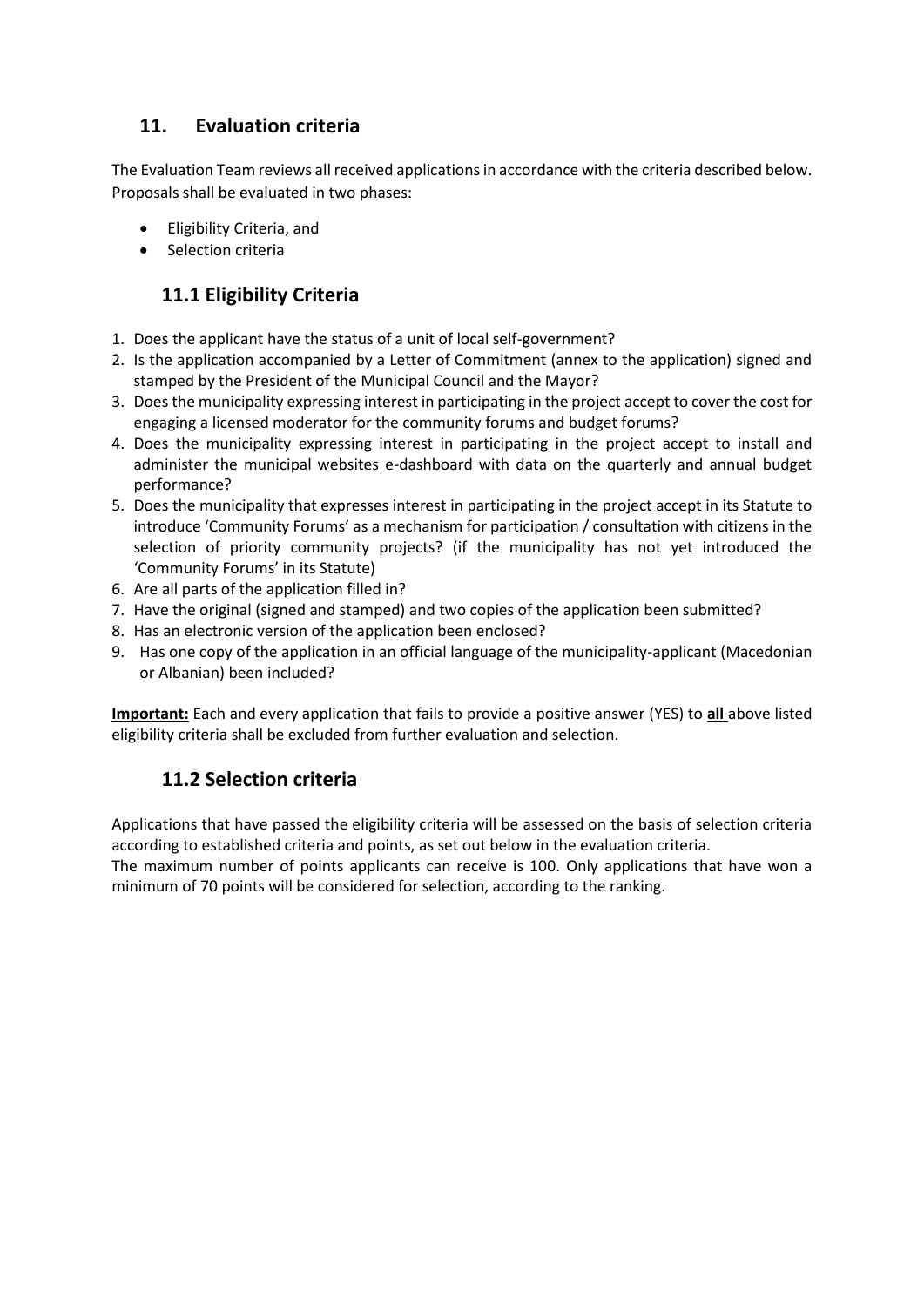#### **Selection criteria**

|                                                                                                                                                                                                                                                                                            | <b>Maximum</b><br>points | Question no.<br>in the<br>application |
|--------------------------------------------------------------------------------------------------------------------------------------------------------------------------------------------------------------------------------------------------------------------------------------------|--------------------------|---------------------------------------|
| A. Clear budget calendar and qualitative review of the proposed budget - level<br>of engagement of the Financial and Budget Committee (FBC) and the<br><b>Municipal Council</b>                                                                                                            | 20                       | 2A                                    |
| A1. Has your Municipal Council adopted the Budget Calendar?                                                                                                                                                                                                                                | 3                        | A <sub>1</sub>                        |
| A2. Please briefly describe the process of preparing the budget calendar for 2018 in<br>your LSGU                                                                                                                                                                                          | 3                        | A2.                                   |
| A3. Please briefly describe how and to what extent the Financial and Budget<br>Committee was engaged in the process of preparing the budget calendar for 2018<br>in your LSGU.                                                                                                             | 6                        | A3.                                   |
| A4. Please briefly describe how and to what extent the Municipal Council was<br>engaged in the process of preparing the 2018 Budget Calendar in your LSGU.                                                                                                                                 | 6                        | A4.                                   |
| A5. Please describe the process of application of the budget calendar during the<br>current's year preparations of the municipal budget for the next year.                                                                                                                                 | 2                        | A5.                                   |
| B. Efforts and existing mechanisms for citizens' participation (Community<br>Forums and/or other mechanisms)                                                                                                                                                                               | 20                       | 2B                                    |
| B1. Please specify the forms through which you ensure the direct participation of<br>citizens in the decision-making process in your municipality?                                                                                                                                         | 4                        | B1.                                   |
| B2. Please briefly describe the last case in which you ensured citizens' participation<br>in the decision-making process in your municipality for initiatives of interest to the<br>citizens, the business sector, NGOs, the marginalized and vulnerable groups and<br>other stakeholders. | 10                       | B <sub>2</sub> .                      |
| B3. Are community forums held in your municipality?                                                                                                                                                                                                                                        | $\overline{2}$           | B <sub>3</sub> .                      |
| B4. If they are, please indicate the number of forums held in the period January<br>2015 - June 2018.                                                                                                                                                                                      | 4                        | B4.                                   |
| C. Internal Audit Personnel and Internal Audit Performance                                                                                                                                                                                                                                 | 10                       | 2C                                    |
| C1. Please indicate the number of conducted internal audits in your LSGU in the<br>period January 2015 - June 2018.                                                                                                                                                                        | 3                        | C1.                                   |
| C2. Please indicate the number of internal audits conducted in public sector entities<br>at the level of your LSGU (the municipality has founding rights) in the period from<br>January 2015 to June 2018.                                                                                 | 1                        | C <sub>2</sub> .                      |
| C3. If there is no internal auditor in your municipality, please describe briefly the<br>manner in which the internal audit in your LSGU is conducted, i.e. explain how you<br>receive advice on how to achieve the objectives of the ULSG.                                                | 3                        | C3.                                   |
| C4. Please indicate the number of conducted internal audits of the financial<br>statement in your LSGU in the period January 2015 - June 2018                                                                                                                                              | 3                        | C4.                                   |
| D. Qualitative review of the financial statements and internal audit reports and<br>monitoring improvements                                                                                                                                                                                | 10                       | 2D                                    |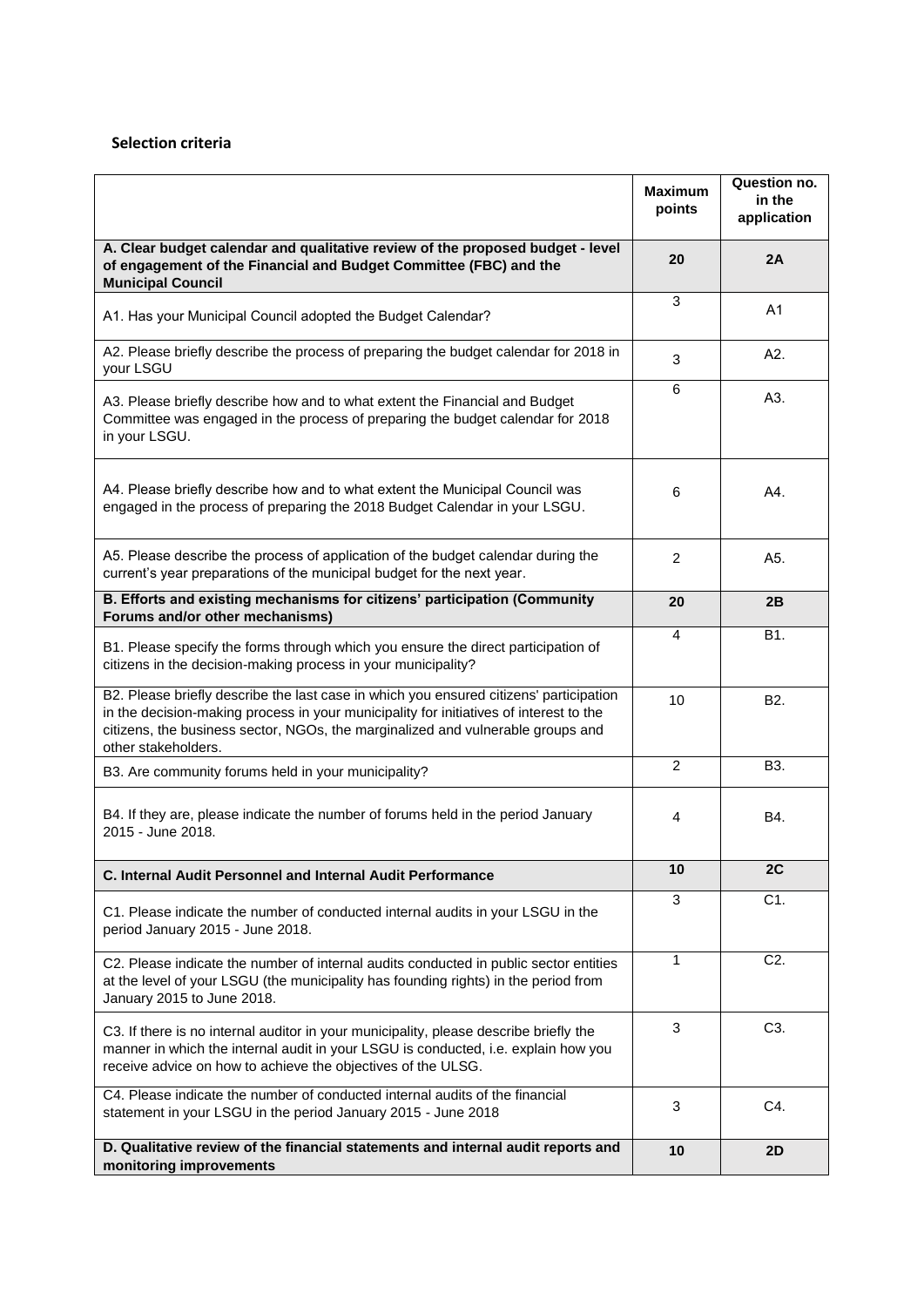| D1. Please explain the process of reviewing the financial statements (the<br>municipality, PE and PI and other public sector entities where the municipality has<br>founding rights) and the internal audit reports by the Municipal Council and the<br>commissions in charge. | 5              | D1.              |
|--------------------------------------------------------------------------------------------------------------------------------------------------------------------------------------------------------------------------------------------------------------------------------|----------------|------------------|
| D2. Please describe the mechanisms used by the Municipal Council to monitor the<br>improvements proposed in the financial and audit reports.                                                                                                                                   | 5              | D2.              |
| E. Responding to the recommendations of the Commission for Equal<br>Opportunities and the Commission for Interethnic Relations                                                                                                                                                 | 10             | 2E               |
| E1. Does your municipality have a Commission on Equal Opportunities for Women<br>and Men?                                                                                                                                                                                      | $\overline{2}$ | E1.              |
| E2. Should such Commission exist, please describe the involvement of the Council<br>in reviewing the Commission's recommendations.                                                                                                                                             | 3              | E <sub>2</sub> . |
| E3. Does your municipality have a Commission on Equal Opportunities of Ethnic<br>Communities?                                                                                                                                                                                  | $\overline{2}$ | E3.              |
| E4. Should such Commission exist, please describe the involvement of the Council<br>in reviewing the Commission's recommendations.                                                                                                                                             | 3              | E4.              |
| F. Readiness to install and administer the e-dashboard on the municipal<br>websites with data on quarterly and annual budget performance.                                                                                                                                      | 15             | 2F               |
| F1. Please describe the manner and the location where your municipality publishes<br>data on its financial operation and budget performance and the frequency of<br>updating such information.                                                                                 | 6              | F1.              |
| F2. Please list the mechanisms that your municipality is using so as to strengthen<br>the transparency of its overall operation.                                                                                                                                               | 9              | F <sub>2</sub> . |
| G. Other Issues Related to the Operation of the Municipal Council                                                                                                                                                                                                              | 15             | 2G               |
| G1. Please list the types of information and documents related to the work of the<br>Municipal Council in your municipality that are publicly available.                                                                                                                       | 5              | G1.              |
| G2. Please list the ways in which municipal council members communicate with the<br>citizens.                                                                                                                                                                                  | 3              | G <sub>2</sub> . |
| G3. Is there, in your municipality, a dedicated time slot for meetings between council<br>members and citizens?                                                                                                                                                                | $\overline{c}$ | G3.              |
| G4. If there is, please indicate the frequency with which such meetings are<br>organised.                                                                                                                                                                                      | 5              | G4.              |
| <b>Maximum total points</b>                                                                                                                                                                                                                                                    | 100            |                  |